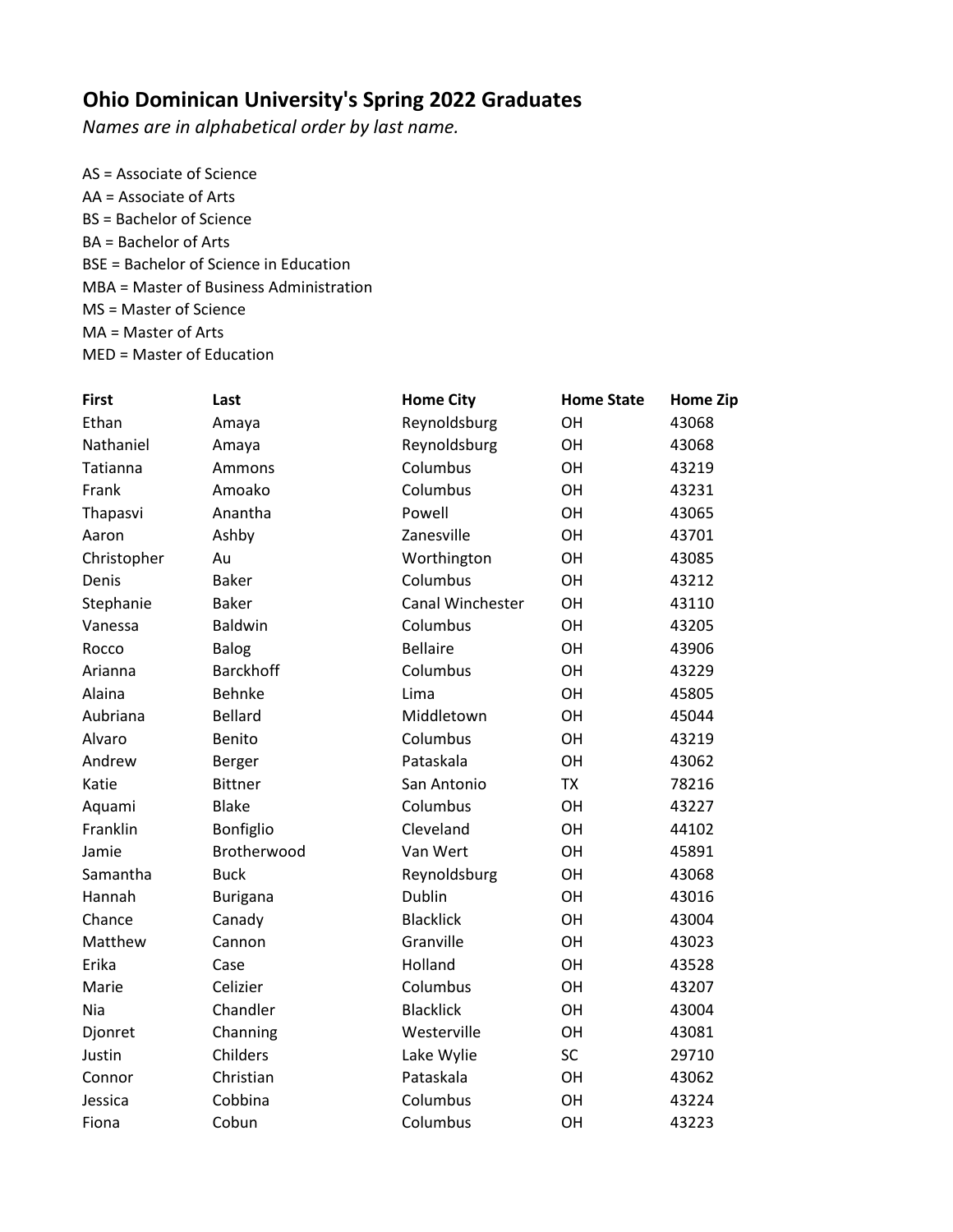| Ashley          | Comstock        | Hilliard         | OH        | 43026      |
|-----------------|-----------------|------------------|-----------|------------|
| <b>Brett</b>    | Coughlin        | Washington       | IL        | 61571      |
| Maleah          | Coy             | Columbus         | OH        | 43232      |
| Danielle        | Creske          | Marysville       | OH        | 43040      |
| Dalton          | Crowley         | Zanesville       | OH        | 43701      |
| Kevin           | Curry           | Columbus         | <b>OH</b> | 43202      |
| McKenzie        | Cushman         | Mechanicsburg    | OH        | 43044      |
| Molly           | Dahlquist       | St. Louis        | MO        | 63110      |
| Jacob           | Daniel          | Troy             | OH        | 45373      |
| Miller          | <b>Davies</b>   | Massillon        | OH        | 44646      |
| Austin          | Davis           | Wooster          | OH        | 44691      |
| Dana            | Davis           | Columbus         | OH        | 43213      |
| De'Aleonta      | Davis           | Columbus         | OH        | 43232      |
| Elizabeth       | Davis           | Columbus         | OH        | 43221      |
| Carleigh        | Deitsch         | Saint Henry      | OH        | 45883      |
| Mark            | Dennis          | Westerville      | OH        | 43082      |
| Jeffrey         | Denzer          | Marion           | OH        | 43302      |
| Kezayah         | Eberhart        | Columbus         | OH        | 43207      |
| <b>Brieanna</b> | Edstrom         | Grove City       | OH        | 43123      |
| Madison         | Eldridge        | Delaware         | OH        | 43015      |
| Tuguldur        | Enkhbold        | Columbus         | OH        | 43219      |
| Evan            | Ernst           | Mason            | OH        | 45040      |
| Margaret        | Fischer         | Westerville      | OH        | 43081      |
| Danielle        | Fisher          | Powell           | OH        | 43065      |
| Mackenzie       | Fleming         | Columbus         | OH        | 43228      |
| Olivia          | Fox             | Columbus         | <b>OH</b> | 43085      |
| Jamila          | Fry             | Columbus         | OH        | 43204      |
| Jasmine         | Fry             | Columbus         | OH        | 43204      |
| Youyuan         | Gao             | Columbus         | OH        | 43220      |
| Matthew         | Garber          | <b>Tipp City</b> | OH        | 45371      |
| Citlalli        | Gasca Rodriguez | Columbus         | OH        | 43235      |
| Anna            | Gavrilova       | Gahanna          | OH        | 43230      |
| Alexis          | George          | Mesquite         | <b>TX</b> | 75181      |
| Nicholas        | Giardina        | Pickerington     | OН        | 43147      |
| Gabrielle       | Gray            | Reynoldsburg     | OH        | 43068      |
| Mame            | Gueye           | Reynoldsburg     | OH        | 43068      |
| Annmarie        | Haemmerle       | Carroll          | OH        | 43112      |
| Elizabeth       | Hand-Ricevuto   | Columbus         | OH        | 43231      |
| Eric            | Harbaugh        | Powell           | OH        | 43065      |
| Michael         | Hardman         | Westerville      | OH        | 43081-8985 |
| SeMaria         | Harvest         | Columbus         | OH        | 43207      |
| Khalif          | Hassan          | Columbus         | OH        | 43228      |
| Megan           | Hasson          | Cincinnati       | OH        | 45215      |
| Alex            | Heban           | Toledo           | OH        | 43460      |
| Benjamin        | Herman          | Germantown       | OH        | 45327      |
| <b>Brooke</b>   | Hernandez       | Powell           | OH        | 43065      |
| <b>Bridget</b>  | Hilinski        | Columbus         | OH        | 43214      |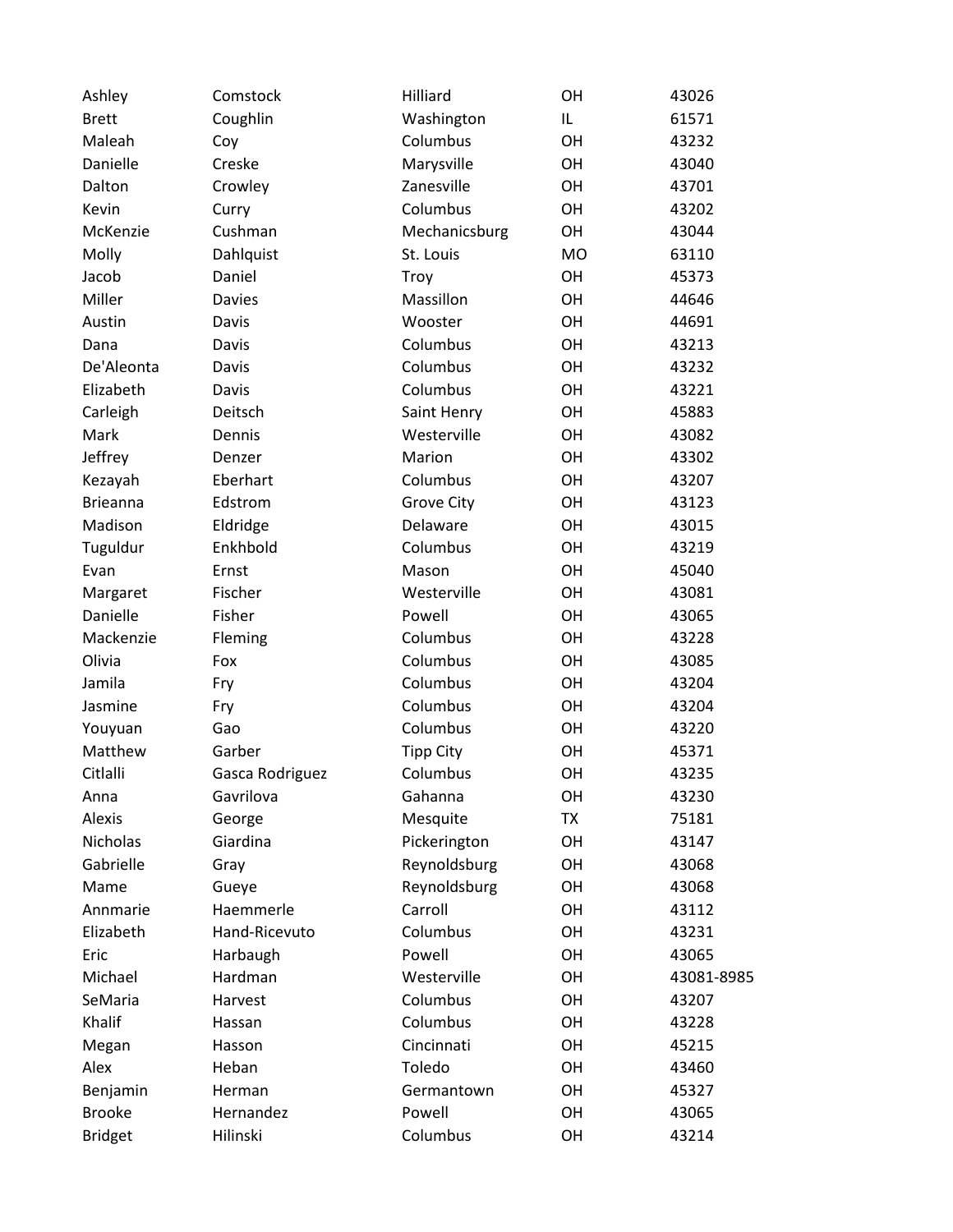| Jessica        | Hill                | Bellefontaine    | OH         | 43311      |
|----------------|---------------------|------------------|------------|------------|
| <b>Brenden</b> | Hofacre             | Chardon          | OH         | 44024      |
| Robert         | Holden              | Columbus         | OH         | 43219      |
| <b>Tripp</b>   | Hopkins             | Columbus         | OH         | 43232      |
| Benjamin       | Howard              | Middleburg Hts   | OH         | 44130      |
| Cheyenne       | Hunt                | Mansfield        | OH         | 44905      |
| Katlyn         | Jamiel              | Wilmington       | OH         | 45177      |
| Audrey         | Jenkins             | Canal Winchester | OH         | 43110      |
| Nyobi          | Jenkins             | Columbus         | OH         | 43223      |
| Victoria       | Jenkins             | Columbus         | OH         | 43230      |
| Alexis         | Johnson             | Massillon        | OH         | 44646      |
| Cooper         | Johnson             | Urbana           | OH         | 43078      |
| Grant          | Johnson             | Pickerington     | OH         | 43147      |
| Arius          | Jones               | Fort Wayne       | ${\sf IN}$ | 46818      |
| Denise         | Katafiasz           | Columbus         | OH         | 43223      |
| Aleck          | Kelly               | Columbus         | OH         | 43235      |
| Allison        | Kenney              | Columbus         | OH         | 43212      |
| Spencer        | Klopfenstein        | Troy             | OH         | 45373      |
| Audra          | Lambert             | Poland           | OH         | 44514      |
| Kevin          | Laming              | Powell           | OH         | 43065      |
| Stephanie      | Lane                | Circleville      | OH         | 43113      |
| Lesa           | Lewis               | Galloway         | OH         | 43119-9247 |
| Natalie        | Linkous             | Marengo          | OH         | 43334      |
| Dale           | Martin III          | Columbus         | OH         | 43204      |
| Felipe         | Martinez-Richardson | Columbus         | OH         | 43219      |
| Alexis         | Mason               | Columbus         | OH         | 43207      |
| Lindsey        | Mason               | Columbus         | OH         | 43202      |
| Alyssa         | Mattern             | <b>Blacklick</b> | OH         | 43004      |
| Kylee          | May                 | Heath            | OH         | 43056      |
| Joshua         | McBee               | Columbus         | OH         | 43230      |
| Tanner         | McCaffrey           | Groveport        | OH         | 43125      |
| Charlisa       | McLin               | Columbus         | OH         | 43211      |
| Jose           | Melara              | Reynoldsburg     | OH         | 43068      |
| Olivia         | Mellett             | Galloway         | OH         | 43119      |
| Haley          | Miller              | Galloway         | OH         | 43119      |
| Addyson        | Miller-Brown        | Marysville       | OH         | 43040      |
| Plaxcedes      | Murawo              | Columbus         | OH         | 43219      |
| Marazhane      | Murphy              | Gahanna          | OH         | 43230      |
| Maseh          | Nchang              | Westerville      | OH         | 43081      |
| Kendra         | <b>Needles</b>      | Eastlake         | OH         | 44095-2368 |
| Sean           | Noll                | New Lexington    | OH         | 43764      |
| Colten         | Oakley              | Marengo          | OH         | 43334-9609 |
| Cayanna        | Owens               | Columbus         | OH         | 43211-1854 |
| Natalie        | Parker              | Ostrander        | OH         | 43061      |
| Janice         | Petrozzi            | Westerville      | OH         | 43081      |
| Na'Jiyyaha     | Pettey              | Columbus         | OH         | 43222-1232 |
| Jordan         | Portier             | Westerville      | OH         | 43081      |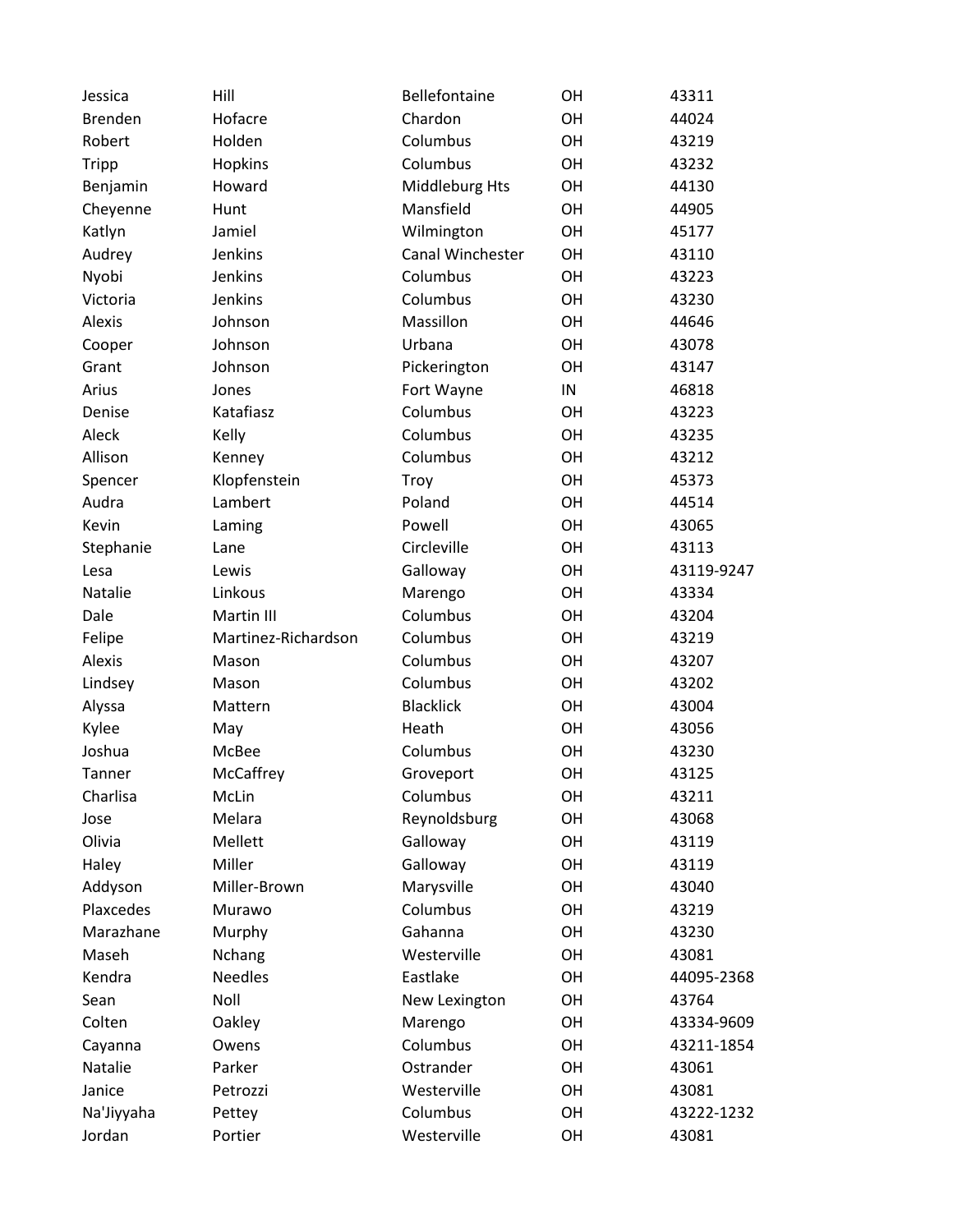| Eyonce         | Potts          | Columbus           | OH        | 43228      |
|----------------|----------------|--------------------|-----------|------------|
| Namare         | Pryor          | Columbus           | OH        | 43205      |
| Henry          | Quijada        | Columbus           | <b>OH</b> | 43229      |
| Nayana         | Raymore        | Columbus           | OH        | 43205      |
| Kiresha        | Redman         | Canal Winchester   | OH        | 43110      |
| Jodie          | Reeder         | Columbus           | OH        | 43209      |
| Amanda         | Remmetter      | Springfield        | OH        | 45502      |
| Olivia         | Rettke         | Reynoldsburg       | OH        | 43068      |
| Rocio          | Reyes          | Columbus           | OH        | 43228      |
| Lindsey        | Roca           | Lancaster          | OH        | 43130      |
| Mykel          | Roth           | Columbus           | OH        | 43222      |
| Sparkle        | Rumph-Watson   | Columbus           | OH        | 43219      |
| Abrar          | Sanat          | Dublin             | OH        | 43017      |
| <b>Barbara</b> | Sanchez        | Columbus           | OH        | 43228      |
| Ella           | Sayre-Gaylord  | Columbus           | OH        | 43232      |
| Kennedy        | Schlabach      | Millersburg        | OH        | 44654      |
| Hannah         | Schoolcraft    | Reynoldsburg       | OH        | 43068      |
| Ralph          | Schudel        | Gahanna            | OH        | 43230      |
| Joseph         | Shannon        | Pickerington       | OH        | 43147      |
| Madison        | Shemwell       | Owensboro          | KY        | 42303-2386 |
| Vankamoh       | Sherif         | Westerville        | <b>OH</b> | 43081      |
| Kelly          | Short          | Pickerington       | OH        | 43147      |
| Mariana        | Silvestri      | Solon              | OH        | 44139-1453 |
| Ethan          | Sinning        | <b>Tipp City</b>   | <b>OH</b> | 45371      |
| Keirah         | Smetzer        | Ashland            | <b>OH</b> | 44805      |
| Allison        | Snyder         | Canal Winchester   | OH        | 43110      |
| Thomas         | Staab          | <b>Bellville</b>   | OH        | 44813      |
| Seth           | Stachowiak     | Lyndhurst          | OH        | 44124      |
| Katherine      | Stickley       | Westerville        | OH        | 43081      |
| Natasha        | Stoll-Juredine | Lewis Center       | OH        | 43035      |
| Caleb          | Strohmeier     | <b>Glen Carbon</b> | IL        | 62034      |
| Halle          | Swisher        | Columbus           | OH        | 43204      |
| Jenna          | Szabo          | Worthington        | OH        | 43085      |
| Stephanie      | <b>Tack</b>    | Circleville        | OH        | 43113      |
| Francisca      | Tehoda         | Ypsilanti          | MI        | 48197      |
| Daniella       | Temesvary      | Groveport          | OH        | 43125      |
| Megan          | Terry          | Galloway           | OH        | 43119      |
| Zoe            | Terry          | Galloway           | OH        | 43119      |
| Mia            | Thatcher       | Pataskala          | OH        | 43062      |
| Gregory        | Thiel          | Pickerington       | OH        | 43147      |
| Matthew        | Tober          | Dublin             | OH        | 43017      |
| Kimberly       | Vandermolen    | Gahanna            | OH        | 43230      |
| Cameron        | Vasbinder      | Delaware           | OH        | 43015      |
| Micaiah        | Vinson         | Columbus           | OH        | 43211      |
| Hannah         | Watson         | Frazeysburg        | OH        | 43822      |
| Kaden          | Watts          | Zanesville         | OH        | 43701      |
| William        | Watts          | Columbus           | OH        | 43221      |